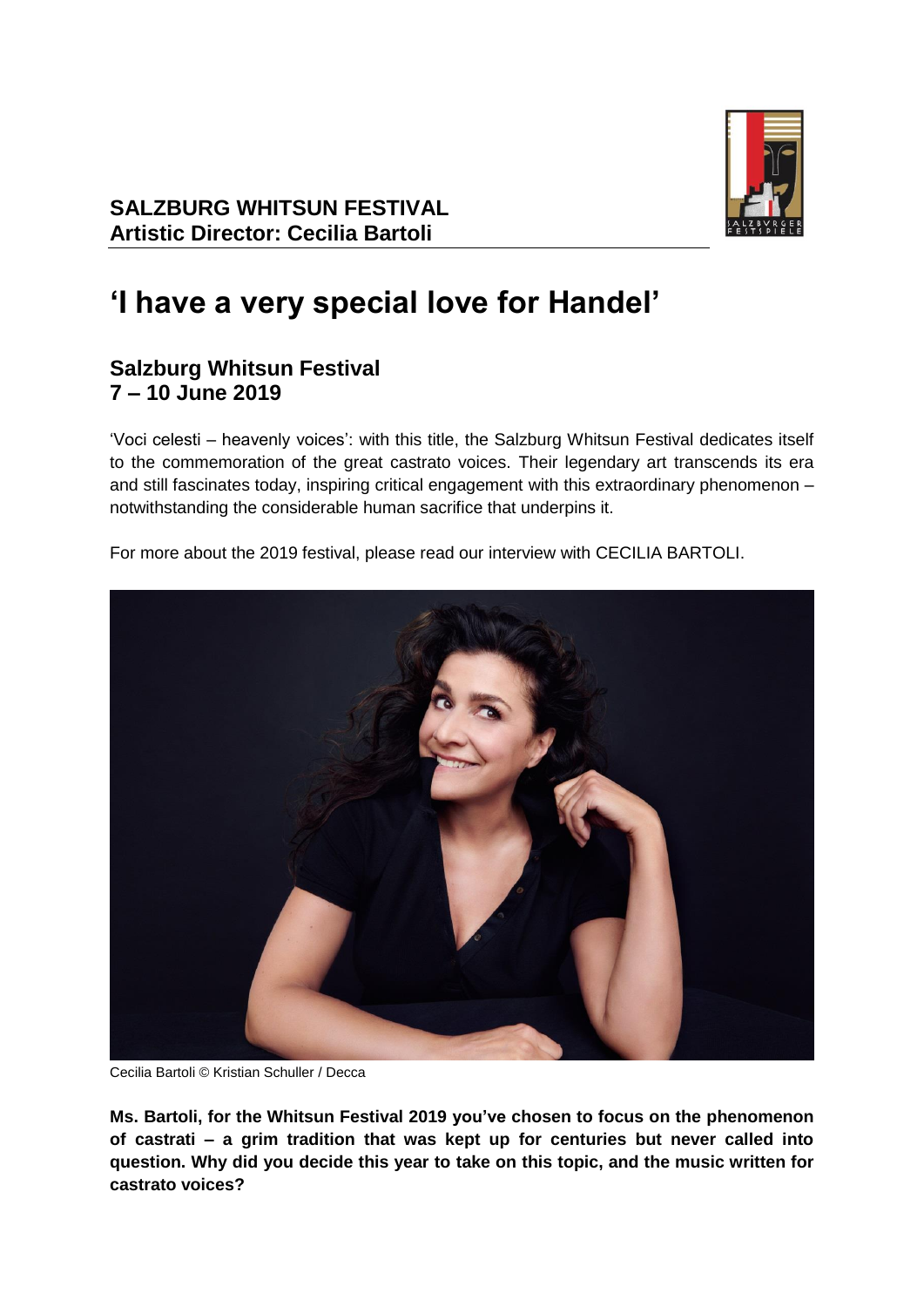This subject has been on my mind for a long time and I regularly come back to it; ten years ago, I tackled it with my CD 'Sacrificium'. Already then I was asking myself whether it was entirely proper to celebrate these extraordinary artistic, aesthetic and sensual experiences, which came about through great sacrifices. Indeed, I think it's important to have a discussion about the history of the castrati and their suffering. Many of the most important composers of the 18th century created music of extraordinary beauty and passion for these 'heavenly' voices. It wouldn't be right to forget their legacy or, equally, their distress.

# **You're fond of returning to George Frideric Handel – in Salzburg we've heard you as Cleopatra in** *Giulio Cesare in Egitto* **and as Ariodante. This year it's Alcina. How would you describe your relationship with Handel?**

Handel wrote every single note with love and passion. This is why people to this day are still deeply moved by his works. He kindles feelings in us and that's exactly what music is for. He's able to lead the listener to another world: a magical world. I adore Handel and would even go so far as to say that I have a very special love for him – even if we are separated by three hundred years...

### **Why did you choose** *Alcina* **as an opera? And what is it that particularly draws you to the role of Alcina?**

She is a temptress, an exacting sorceress, a fierce, intense, alluring lover. A woman who enjoys great happiness and whose love causes her to suffer desperately, and indeed even loses her magical powers because of it. This strong woman goes on a journey that takes her through highs and lows. The role is extraordinarily wide-ranging and among the most demanding that Handel wrote. The role of Ruggiero is also remarkable. This was written for the star castrato Giovanni Carestini and will be performed in Salzburg by my fantastic colleague, the countertenor Philippe Jaroussky.

*Alcina* sustains an impressive level of variety throughout the entire opera. It takes on magic, heroism, romantic entanglements, and contains comic elements. It is therefore a typical baroque opera that draws on many themes from Ariosto's epic poem 'Orlando Furioso'. An incredibly exciting mixture of baroque and epic, with many terrific ways of staging the work.

# **We'll encounter a few familiar faces – Damiano Michieletto has already directed at the Salzburg Whitsun Festival, having staged Rossini's** *La Cenerentola* **in 2014, and the conductor will be Gianluca Capuano, who recently conducted** *Ariodante* **in 2017. What is it that you value about working with these artists?**

It's always nice to work together with artists that you've known well for a long time. Damiano Michieletto's wonderful *Cenerentola*, which our audience in Salzburg responded to with so much enthusiasm, of course contained several 'magical' elements. I'm very curious to see how he'll make use of these magical elements in a baroque opera. Michieletto most certainly has the fertile imagination that such a work requires. And with Gianluca Capuano and the 'Musiciens du Prince – Monaco' at our side, we can once more look forward to a superb and faithful interpretation of the music on historical instruments. This year I'm once again supported by unique musicians.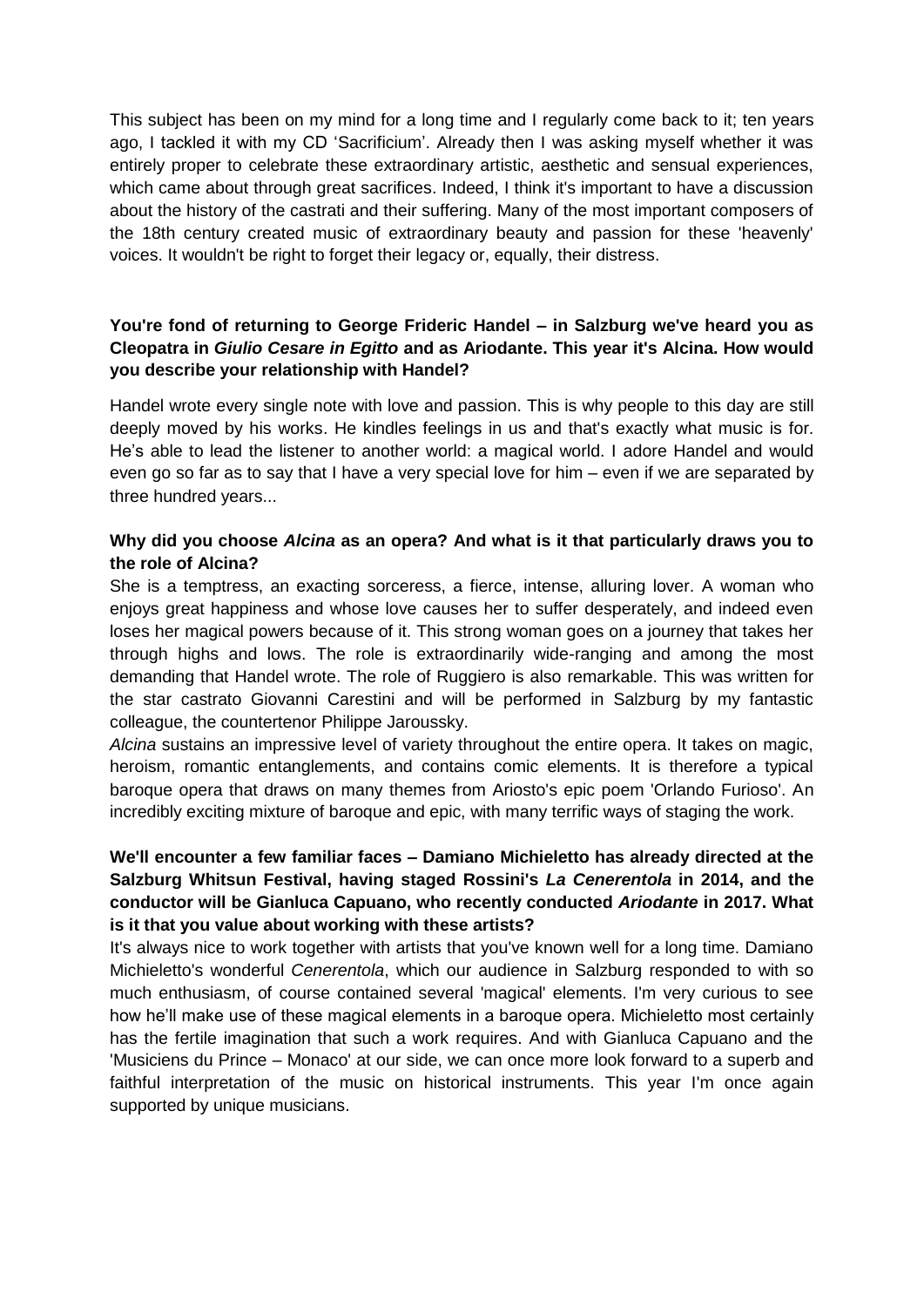#### **Handel's** *Ariodante* **and** *Alcina* **as well as Porpora's** *Polifemo* **are direct fruits of the rivalry between the two composers in London in 1735.**

**For the first time since their respective premieres in 1735, you've chosen to place Handel's opera in direct comparison to Nicola Porpora's competing work** *Polifemo***. Porpora was Farinelli's teacher and a rival of Handel and Hasse. Still, do the two composers share any common characteristics? And do you think the audience will once again pick up on the idea that they were competing with one another?**

The 1734/35 season in London was surely a magnificent one: Nicola Porpora was with the Opera of the Nobility in the King's Theatre, while Handel was with the competing company in the newly built Covent Garden – too much for the London music market to bear. Fierce competition developed between Handel and Porpora over spectator numbers. The rivalry between these two composers may have been financially unsustainable, but in retrospect it was a blessing, as both felt compelled to outdo themselves. The fruits of this rivalry are Handel's *Ariodante* and *Alcina*, as well as Porpora's *Polifemo*: glorious operas!

Just as was done in London, we will also directly juxtapose them. Of course, we no longer expect them to compete, but rather to complement each other, as both the operas are brilliant Baroque works with virtuoso solo parts. While Anna Maria Strada and Carestini enthralled Handel's audience in 1735 with the most difficult arias the composer had ever written, the most famous castrato of the time, Farinelli, stood on the stage of the King's Theatre and apparently brought the people in the audience to the point of fainting. I'm delighted to be bringing this unique Baroque legacy to Salzburg and thereby promoting a musical reconciliation between the two composers (both of whom would certainly turn in their graves if they knew about it...).

# **In addition to the operas and concerts, you're augmenting the program with a movie and, for the first time, a panel discussion. What makes these additional items important to you?**

Many subjects are brought together by classical music and especially opera: theatre, literature, music, history, social critique, even medicine – and much more besides. Because of this, it's also highly interesting to look at music and opera through different lenses. And so this year, alongside the two opera productions and five concerts, there will be a showing of 'Farinelli il Castrato', Gérard Corbiau's legendary, flamboyant film, and a panel discussion chaired by the music critic Jürgen Kesting. The panel will include Jochen Kowalski, the musicologist Corinna Herr, and the medical doctor Bernhard Richter. When we concern ourselves with a subject as difficult as that of the castrati, it's important to consider their art from all the various perspectives.

### **What do you think the voices of the castrati sounded like? The only insight we have today is the recording of Alessandro Moreschi, who was likely the last castrato of the Sistine Chapel, and who died in Rome in 1922.**

The practice was for boys to be castrated early in order to prevent the hormonal change that causes the voice to break. This was a gruesome act – especially if you consider that thousands of castrati in a given generation failed to develop the appropriate talent for a big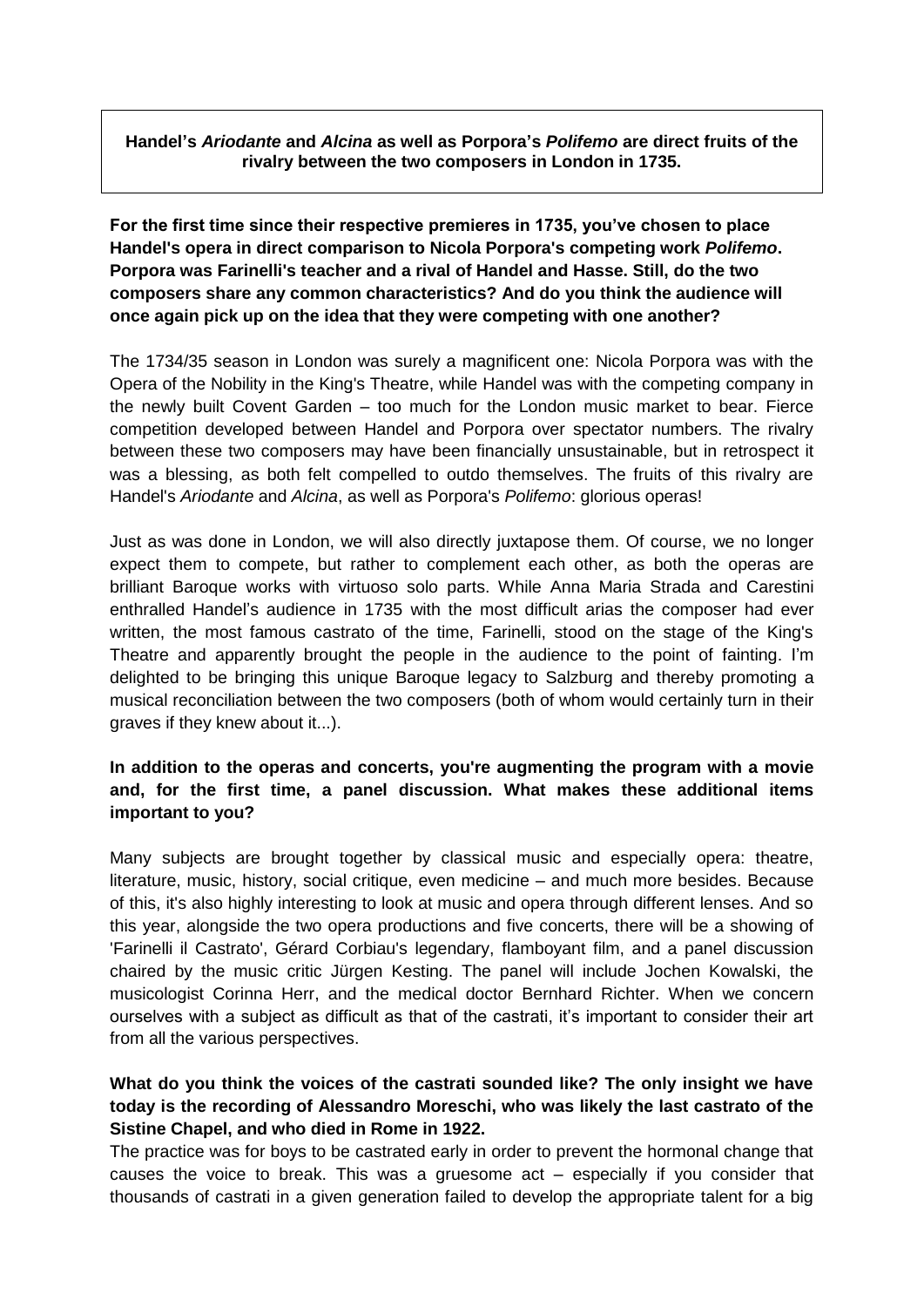career. They remained maimed for life, were scorned by society, became impoverished, and whiled away their days either in choirs or by turning to prostitution.

Only a select few went on to have careers, but these became highly educated: they received instruction from the very best teachers, and not just from singing teachers and composers. They were given a wide-ranging general education, with the result that they belonged to the most cultured of their contemporaries – Farinelli later became a powerful minister at the court of the Spanish king.

The castrati who became successful singers were in possession of exceptional musical and technical abilities: their voices must have been incredibly flexible.

Farinelli, for example, was said to have had a vocal range of over three and a half octaves. In addition, their large rib cages gave the castrati extensive respiratory volume, which in turn enabled them to produce notes and phrases of almost infinite length. The singers' voices also had a wide range of dynamics and a rich colour palette. The voices were technically so well trained and flexible that today we continue to be amazed at the breakneck virtuosity of the scores written for them.

But as beautiful as the voices must have been, it does not justify the suffering meted out to countless numbers of boys and men during that time. The mutilation of castrati makes the Baroque period one of the darkest chapters in the history of music. We hope that this programme will put the beauty and cruelty of that era at the centre of the festival. I look forward very much to all the discussions that will ensue adjacent to the stage.



© Monika Rittershaus © Marc Ribes



Gianluca Capuano conducts Handel's *Alcina* Philippe Jaroussky sings Alcina's enchanted lover Ruggiero

#### **ROLEX**

Rolex's commitment to the arts dates back to the 1970s when the New Zealand soprano Dame Kiri Te Kanawa became the brand's first Cultural Testimonee. This commitment has since been extended to many other leading artists, institutions and festivals. The partnerships include Cecilia Bartoli, Jonas Kaufmann and Plácido Domingo as well as the legendary Teatro alla Scala in Milan, London's historic Royal Opera House and the worldrenowned Metropolitan Opera. In 2012, Rolex was delighted to incorporate the highly prestigious Salzburg Festival, as well as the Whitsun Festival directed by Cecilia Bartoli, into its cultural portfolio.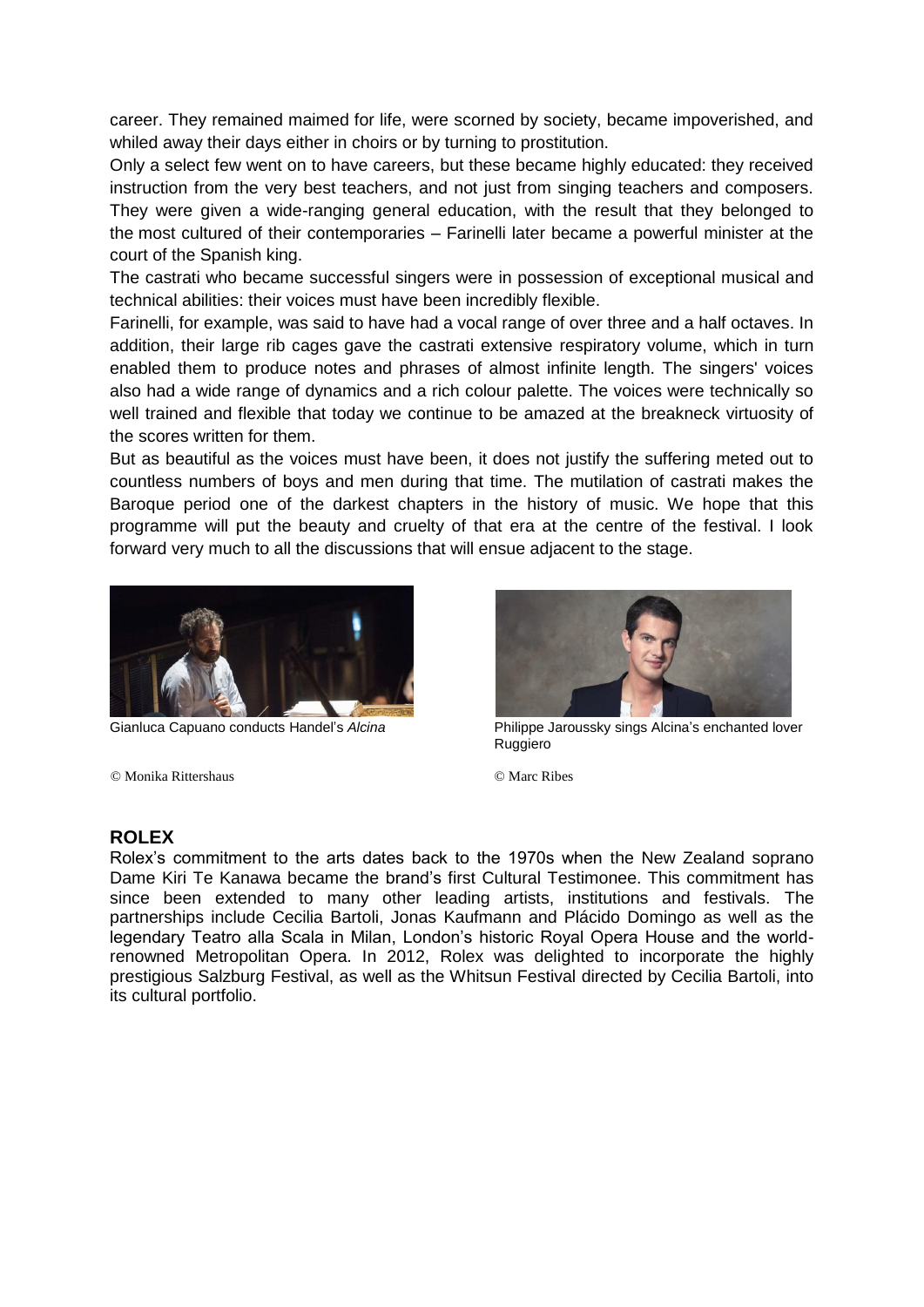

From left to right: Markus Hinterhäuser, Artistic Director of the Salzburg Festival Cecilia Bartoli, Artistic Director of the Salzburg Whitsun Festival Helga Rabl-Stadler, President of the Salzburg Festival Photo: Julia Stix

Cecilia Bartoli was the first woman to become artistic director of the Salzburg Whitsun Festival upon her appointment in 2012. Since then she has set new benchmarks with both her ideas and her performances. Her contract as artistic director runs until 2021.